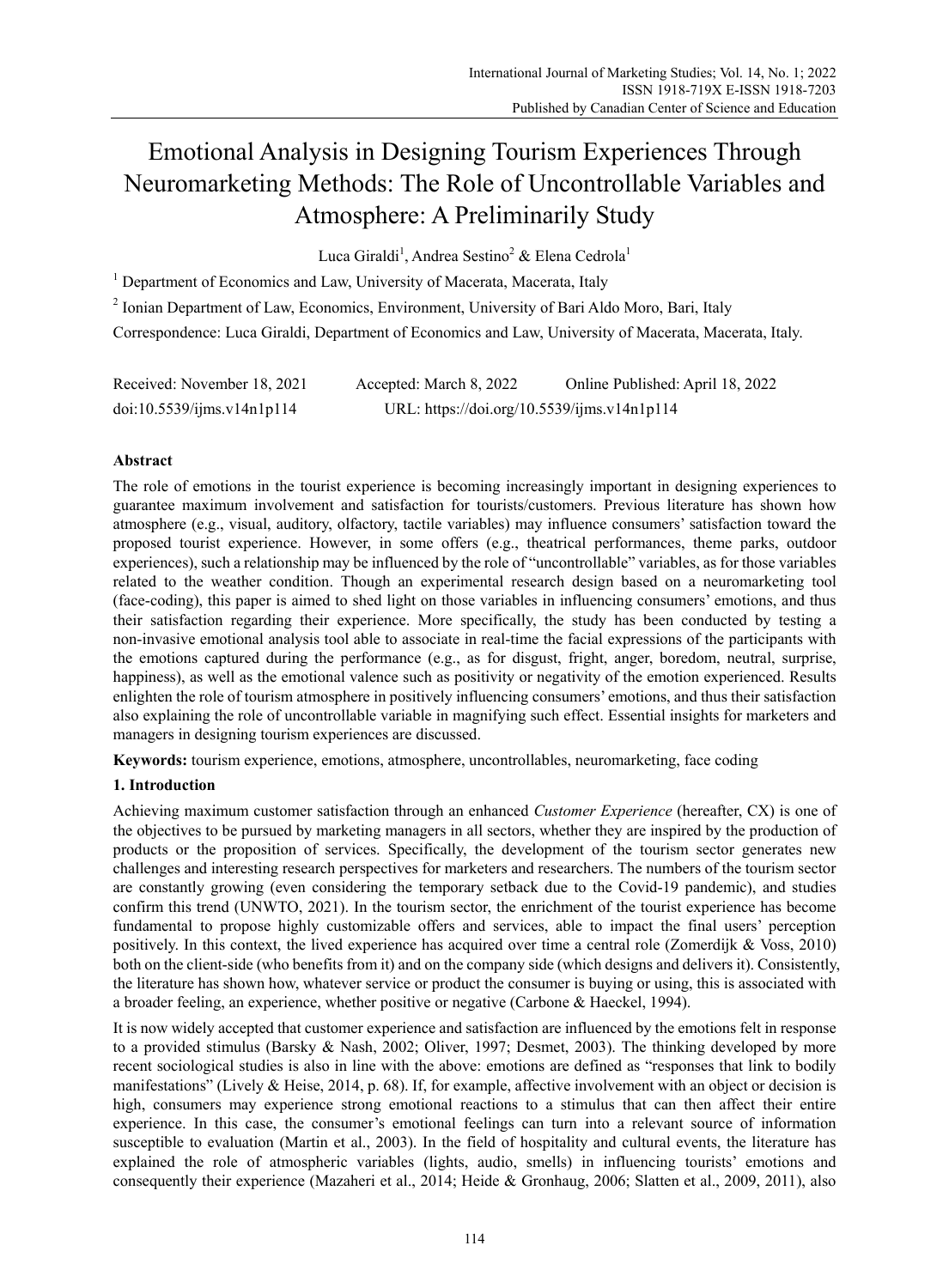focus the role of "uncontrollables" in terms of exogenous variables that could not be controlled, such as those referring to causes of force majeure, e.g., as for changes in the weather (Bujisic et al., 2019).

Moreover, from methodological analysis, the literature shows a lack of reliable and effective emotional analysis tools, as problems of intrusiveness and cognitive bias condition them. By considering these premises, through an exploratory research design conducted during the Macerata Opera Film Festival, the present study aims to analyze the role of participants' emotional reactions towards an event proposed within the offer of a tourist destination and the possible impact on the experience as a whole. For this purpose, we used a neuromarketing tool capable of recognizing and associating in real-time the facial expressions of participants captured during the performance to emotions (disgust, fear, anger, boredom, neutrality, surprise, happiness), thus intercepting the emotional values in terms of positivity or negativity of the emotion experienced (Generosi, 2020). Findings shed light on the role of participants' reactions, suggesting relevant variables to be considered in experience design as they can influence participants' emotions and satisfaction and perceived quality, also in order to understand the real impact of the designed experience and direct future planning choices of marketers and managers.

#### **2. Overview of the Study**

#### *2.1 The Role of Experience in Tourism*

The creation of CX able to stimulate memorable experiences is one of the primary goals of tourism marketing (Pizam, 2010). In this sense, tourism marketers and managers should create the most appropriate conditions for tourists to have extraordinarily positive experiences. The size and prominence of customer involvement in tourism destinations and during tourism experiences are becoming increasingly relevant. The literature has tried to systematise the analyses regarding tourism experience by considering: consumer experience, consumer experience formation, consumer psychology in experience creation and consumption and the derived effects (see Adhikari & Bhattacharya, 2015 for a review). In this scenario, tourists play a central role in co-creating experiences that constitute a use-value through the input of resources in their experiences in tourist destinations (Prebensen et al., 2014). Experience is defined as a wide range of sensory elements involving the five senses to provide sensory sensations to consumers (Gilmore & Pine, 2002). Therefore, according to this meaning, a tourist who buys an experience and experiences moments that can involve him/her perceives his/her satisfaction for extended periods, thus making that experience "memorable" (Pine et al., 1999; Slatten et al., 2011). Leisure and tourism experience has been defined as a mental state experienced by participants during an event (Otto & Ritchiem, 1996; Price et al., 1995). This mental state is 'triggered' by an impulse, while the experience itself can be defined as a reaction to the impulse (Mehrabian & Russell, 1974; Donovan & Rossiter, 1982). These impulses can be categorised into internal and external and can create and influence consumption experiences (Walls et al., 2011).

Regarding external factors, Mehrabian and Russell's (1974) model of environmental influence was adapted by Donovan and Rossiter (1982), who attempted to detect the contribution of environmental stimuli on emotional states. Other researchers have also taken up these studies, such as Wakefield and Blodgett (1994), who tested the impact of specific atmospheric cues on consumer behaviour. Individuals' internal factor, on the other hand, is how the play is "staged", how the service is presented: the setting, the acoustics, the stage effects are some of the attributes that the theatre company can manage and the technical staff, who must be able to deliver them interestingly and excitingly (Voelk & Ellis, 1998). All five senses should be involved, and the theatre manager should try to amaze the customers repeatedly (Pine & Gilmore, 1998). The product offered to the tourist is commonly referred to as an "extended product", as it is the result of the combination of factors external to the essential product which, together with this and the internal supporting attributes (lighting, audio…), give a particular character to the offer (Ktler et al., 2014). Experiences are subjective, intangible and unique, with emotionally charged and highly unique phenomena with a high personal value that inspire people (Csikszentmihalyi & Csikszentmihalyi, 1990; Ullén et al., 2012). Consequently, one of the main problems in tourism marketing is to understand the drivers that can help tourism marketers to provide such experiences (Kim, 2012), thus satisfying tourists and positively influencing their attitudes and behaviours (Kozak, 2001; Lehto et al., 2004), syn also thoroughly investigate their reactions, including emotional ones, to certain stimuli arising from the enjoyment of a tourism experience.

#### *2.2 The Role of Emotions, Atmosphere and "Uncontrollables" in the Tourist Experience*

The role of emotional reactions in marketing, has catalysed the attention of both researchers and market operators on issues such as the impact of emotions on purchase recommendation intentions, satisfaction, credibility, loyalty (Guido et al., 2013), positive word-of-mouth (Amatulli et al., 2021), tourists' participation—as in the case of religious events or rituals—even taking an active part as they are "influenced" by particular emotions (Sestino et al., 2021). Several studies have also shown that emotions positively influence behavioural responses (Prayag et al.,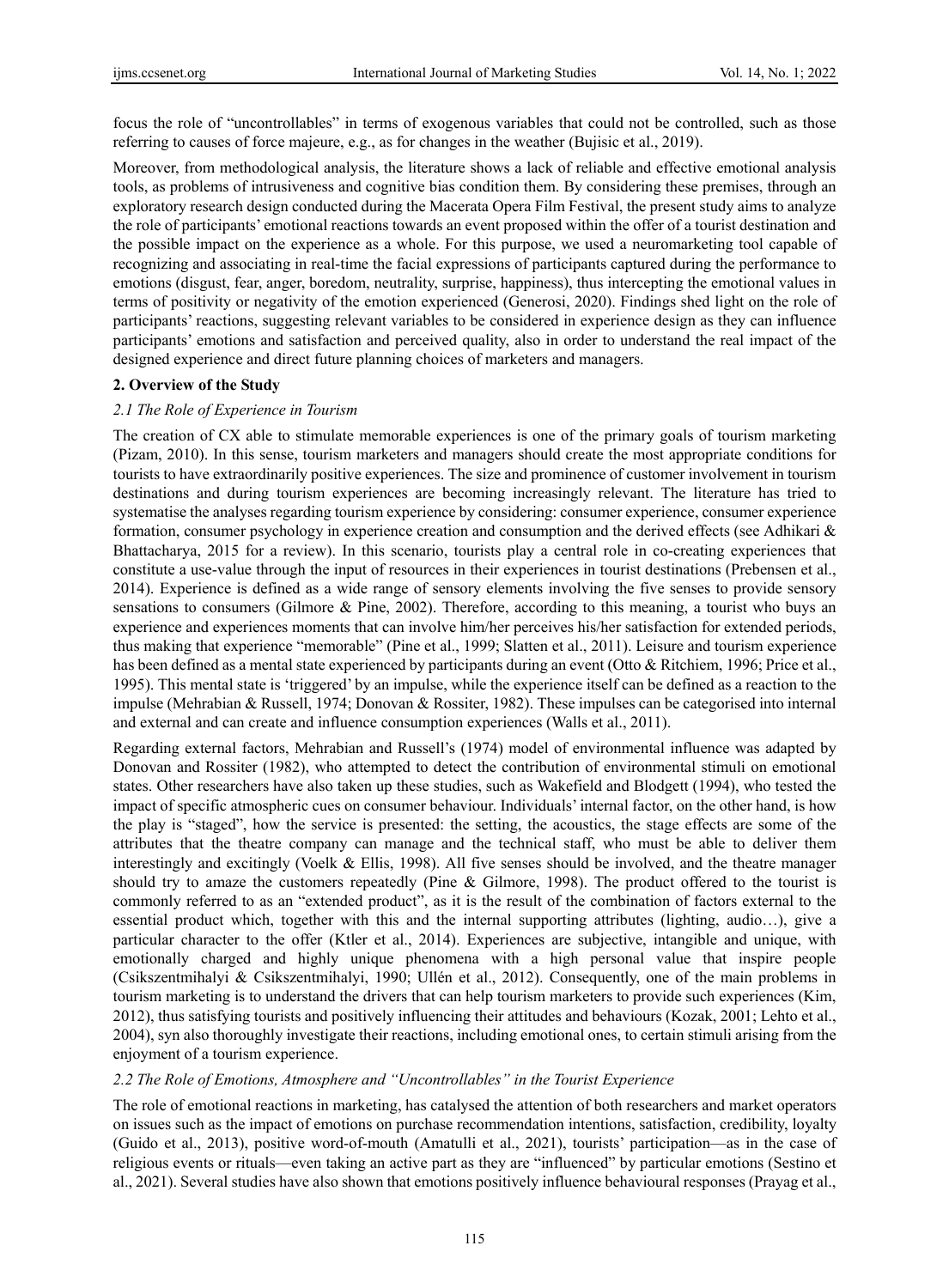## 2013; Tung & Ritchie, 2011).

In classifying emotions to measure them, Bourne and Russo (1998) suggest that emotions have at least two main dimensions. The first dimension is mainly qualitative and classifies the emotion according to the pleasantness experienced (unpleasant Vs pleasant). The second is quantitative and measures the intensity of the emotion felt (mild Vs extreme) and is referred to in this article as "valence".

The importance of emotions in designing tourism experiences and shaping tourism experiences has recently been recognised and explored with theoretical studies, empirical applications and new methods (Cohen & Cohen, 2019; Hosany et al., 2020; Kim & Fesenmaier, 2015). Despite numerous studies on the subject, Richins argues that "questions about an appropriate method of emotion assessment remain very sparse and unresolved" (1997, p. 127).

As mentioned above, in the tourism sector, the extended product is an essential concept since services include a series of additional elements that can enhance the experience, especially in terms of atmosphere and consumer interaction with the service delivery system (be it a tourist facility, an event, a fair, a festival). It is precisely the atmosphere that plays a fundamental role in the design of the tourist experience. On these visual, auditory, olfactory and tactile aspects, tourist experiences must be designed to create involvement and ensure maximum satisfaction with the experience enjoyed (Heide & Gronhaug, 2006; Koetler, 2014). Indeed, sensory perceptions describe the atmosphere of a given environment and influence the emotions of those who enjoy it (Mazaheri et al., 2014; Slåtten et al., 2009). For example, previous studies conducted within festivals and theme parks (Slåtten et al., 2009) have shown that precisely the design and atmospheric components influence the experience of consumer tourists precisely because they can stimulate positive emotions and feelings such as joy and happiness. Both atmosphere and interaction are thus fundamental to successfully providing positive experiences to consumers. For example, in the context, of a theatrical performance, these are referred to by elements such as the musical orchestra, stage effects, plot twists (a murder, a betrayal) and everything that is part of the theatrical performance (Simić  $\&$ Pap, 2019). Other scholars, such as Milliman (1986) or Oakes (2000), have also confirmed the importance of music on consumers' emotional state.

However, the literature shows that despite several positive elements of which the offer is composed, able to maximise the satisfaction of consumers, tourists and in the case of shows therefore of spectators bystanders, several additional antecedents may intervene in amplifying or decreasing this effect, both in terms of consumer-related variables (e.g., lifestyles, preferences and attitudes, Šimić et al., 2018), and in terms of variables defined as "uncontrollable" due to their unforeseeable nature ("uncontrollables", Vojtko et al., 2020). These refer to endogenous factors that are not directly controllable by marketers and managers since they are related, for example, to unexpected weather aspects and can change the satisfaction of end consumers concerning the proposed offer (Vojtko et al., 2020). The weather significantly alters consumers' moods, emotions and consequently their behaviour. More specifically, previous studies have demonstrated the mediating effects of such variables on mood and affective experience (Bujisic et al., 2019).

Therefore, concerning the few insights still available in the literature, the attempt is to enrich and contribute to the theory and managerial implications in the tourism sector, with specific reference to that of the design of cultural experiences, such as theatre, we would answer the following research questions:

**RQ1.** *How can the atmosphere influence consumers' positive emotions and thus their satisfaction?* 

**RQ2.** *What is the role of uncontrollable variables?* 

## **3. Methodology**

## *3.1 Face Coding Instrument*

Studies in the tourism literature have explored the influence of emotions in CX, although they have failed to "dig deep", so much so that the reliability of the results found persists. To overcome these limitations, a new non-invasive neuromarketing tool has been developed to "observe" spectators' interactions, experiences, and emotional reactions during theatrical performances.

Starting from the Face Coding manual study by Paul Ekman (1975), an emotional analysis system was developed that simply processes images captured by multimedia sensors and associates the detected facial expressions with Ekman's seven emotions in real-time. The study reveals the human expressions of emotions in the 1970s and defined six basic emotions: happiness, sadness, disgust, fear, surprise and anger (Ekman, 1975). A person's emotional state at a specific time results from a mix of these universal emotions. A change in a person's emotional *trend* results in a change in somatic features/expressions (Lugli, 2010).

Concerning the proposed research questions, we investigate the role of uncontrollable variables as a variable able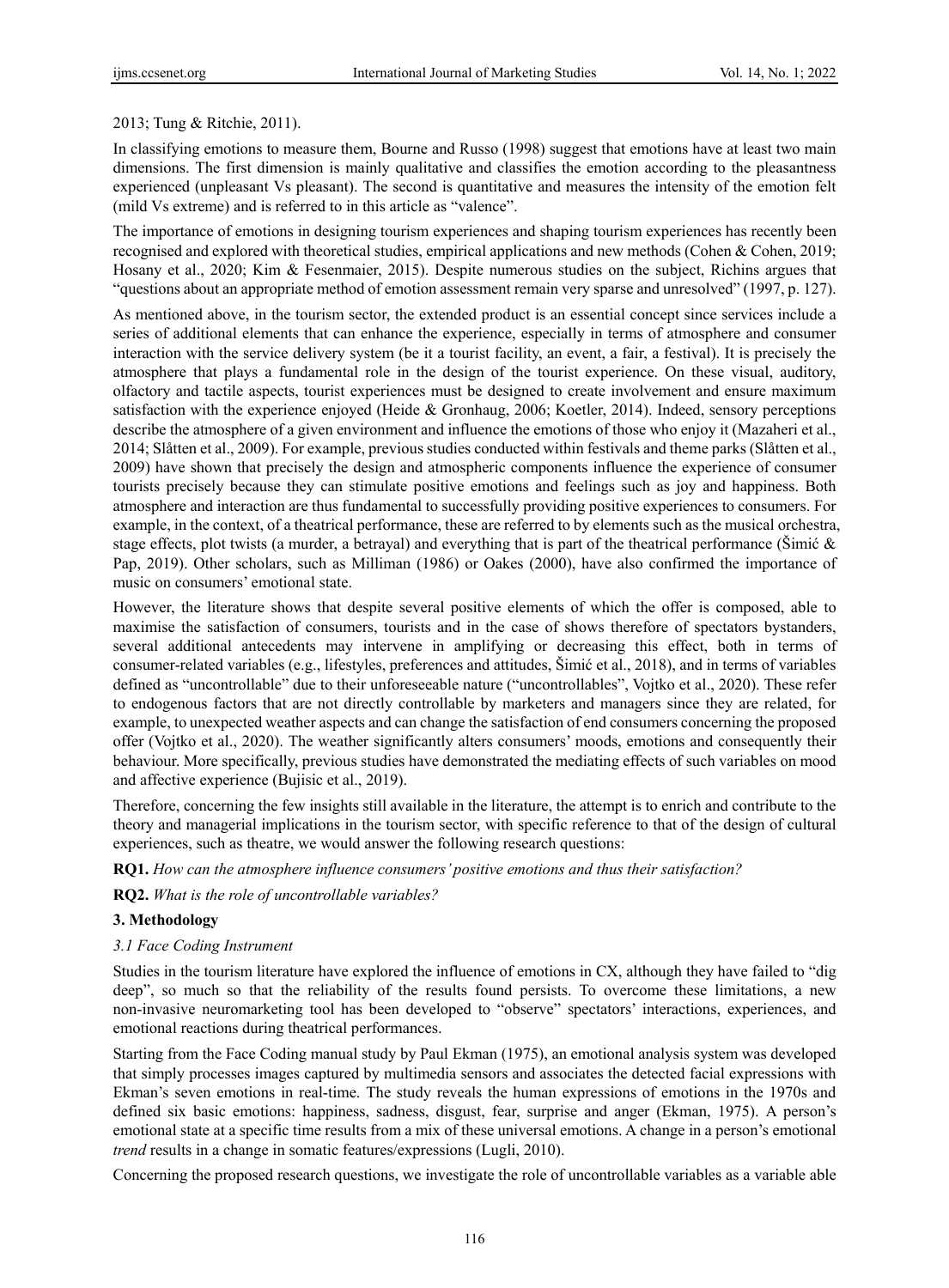to magnify the effect of the built atmosphere (e.g., additional elements accompanying the experience, such as the musical orchestra, the stage effects) on consumers' positive emotions and overall consumers' experience satisfaction. Indeed, we suggest that the uncontrollable variables may act as a moderator, in terms of a variable able explains the mechanism or process underlying the observed link between an independent variable and a dependent one.

For this purpose, a neuromarketing tool capable of associating expressions of human faces with specific emotions was used. Indeed, the literature presented so far highlights an inappropriate way of measuring emotions. Quantitative tools such as questionnaires, for example even based on psychometric techniques, may not provide totally truthful and reliable results on emotional tendency due to the influence of cognitive *biases* (Pino et al., 2019). Similarly, despite the goodness of qualitative methods such as participant observation and ethnographic research (Belk et al., 2013), these have weaknesses such as inaccessibility to deeper feelings, time spent by research workers, intrusiveness, distortion of results due to the subjective influence of the researchers involved, consistent problems effective observational skills by the researcher as some situations are made "inaccessible" by the users (e.g., Sestino et al., 2021).

The instrument proposed by the researchers was installed inside a camera in the Sferisterio Arena, fixed high up and in front of the position of the spectators selected for monitoring. The instrument used is able to monitor simultaneously and non-invasively up to fifteen people per camera. The selected tool (called "Emoj", www.emojlab.com) guarantees full respect for the user's privacy, as the images are deleted immediately, without allowing any association between the person's ID and their face.

Once the emotional model was defined based on Ekman's *Face Coding* manual, the researchers' work focused on training the underlying *machine learning* and artificial intelligence algorithm. These included the development of a neural network (to collect and metabolize the input images), the implementation of machine learning (to allow the system to self-adapt and self-learn), and the continuous learning of a large amount of available data.

The first module to be activated is that of identification: the system received as input each frame that makes up the video flow and, through a convolutional neural network, extrapolated the facial biometric data. From the intermediate result, the subsequent process of "detection of the emotional signals" and "recognition of the emotional states", allowed to associate the facial expressions to a specific emotional state, supplying in input those data useful to feed the systems of neural networks that self-learn and release results related to 1) recognition of age and gender, and 2) facial expressions and emotions: to a specific biometric data (intended as facial expression) is associated the % of each of the six emotions of Ekman and their intensity in terms of valence.

Thus, the final analysis tool allowed to analyze customer emotions and behaviors and *CX* satisfaction in a non-intrusive way. The big advantage that cannot be found in the previous studies and more generally in the other methods of CX satisfaction assessment is the real-time operation. In fact, the technology can detect in real time people's emotional reaction to a specific stimulus continuously, moment by moment, in order to map the emotional tendency from the beginning to the end of the event. The type and intensity, in terms of valence, i.e., the perceived positivity or negativity of an experienced emotion can thus be associated with something, with a concrete stimulus, identifiable concretely at that precise moment. Technology can therefore provide relevant information on the emotional impact of each choice made.

## *3.2 Application to the Research Setting: Opera Festival at the Arena Sferisterio of Macerata*

In order to empirically test the proposed conceptual model, an experiment was conducted within the framework of the Opera Festival at the Arena Sferisterio in Macerata. Specifically, the experiments concerned three different performances proposed within the festival, such as "Carmen", "Macbeth", and "Rigoletto".

The setting was identified because nowadays theatre and tourism companies are called to sell unforgettable experiences through their services; to this end, it is necessary to fully understand which variables can influence and maximise consumers' *CX* satisfaction. Indeed, to measure customer satisfaction, it is essential to consider the factors concerning the psychological environment and how the emotional reactions and feelings experienced by consumers impact their final evaluation in terms of experience satisfaction (Homburg & Giering, 2001; Oliver, 2000).

The data were collected during the 11 opera performances (4 performances of Carmen, 3 performances of Macbeth, 4 performances of Rigoletto) held in the open-air neoclassic theatre Arena Sferisterio at Macerata (Italy) as shown in Figure 1, from July to August 2019. During each performance, 12 spectators were selected for the study and were monitored with the proposed system. An infrared camera was installed in front of them. At the end of the performance, spectators were asked to answer to a questionnaire by using a 1 5 Likert scale with verbal anchors.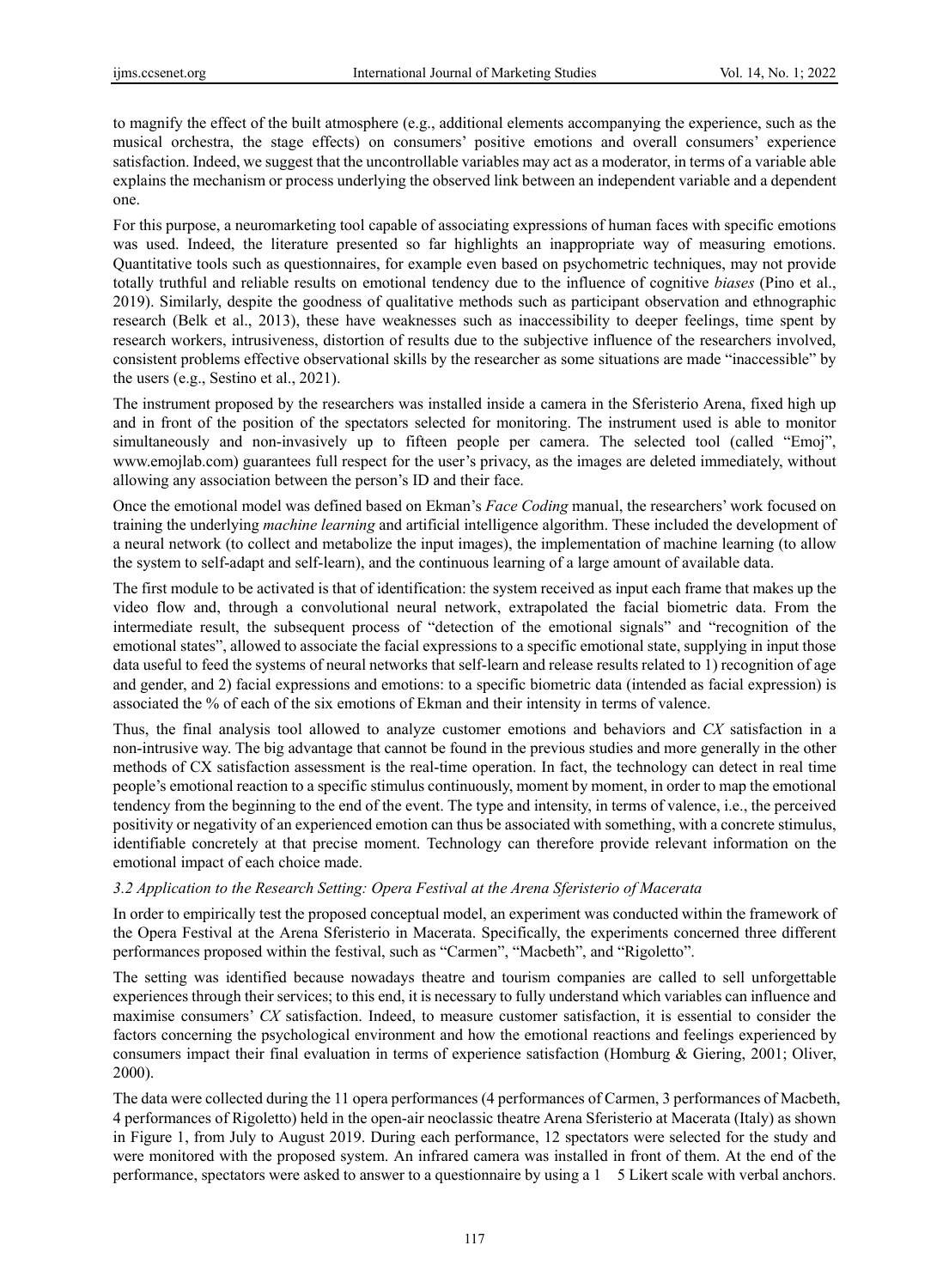All involved spectators (132 people) were involved voluntarily. Viewers identified for the experiment were informed about handling their data, ensuring that it would be treated for scientific purposes and at an aggregate level (Nemorin & Gandy, 2017; Podsakoff et al., 2003).



Figure 1. Map of the Sferisterio Arena and the area subject to monitoring

Specifically, the selection of the audience to be monitored was not randomized, but based on the selection of five buyer personas/target-type (selected by distinguishing six variables: gender, age, education level, income bracket, origin and health status) attending open-air theatres, found thanks to surveys carried out in the last two seasons of the Macerata Opera Festival and to market research on open-air theatres. The monitored data were thus mapped with the duration of each act of the opera. It was thus possible to understand the real impact of the choices made by the artistic director or conductor on the audience and the level of perceived quality. The data collected from the monitoring of the twelve people were aggregated for each opera and each type of performance (Macbeth, Carmen and Rigoletto).

Thanks to the moment-by-moment emotional analysis, it was possible to understand the specific critical issues of the event and what aspects of the performance to improve. Future research and ongoing improvements to this emotional tracking technology will benefit theatre companies in implementing better strategic planning for the future.

## **4. Results and Discussion**

The following Figures 4, 5, 6 and 7 represent the results of the emotional analysis obtained from the audience sample of the Opera Festival of Macerata for all the monitored performances. The pie chart on the left shows the prevalence of the emotions felt for the whole performance (Ekman's seven emotions: disgusted, frightened, angry, bored, neutral, surprised, happy). On the right, the other curve in the graph represents emotional valence. Valence is the positivity or negativity of the emotion felt. It can also be defined as a bipolarity scale that, in aggregate, defines a continuous dimension ranging from pleasantness (happy, pleased, hopeful) to the unpleasantness of the experience (unhappy, bored, exasperated) (Bradley & Lang, 2000). Values in the abscissa axis refer to monitoring times (e.g., once every two minutes). The values on the ordinate axis represent the levels of valence instead: the value zero corresponds to absolute neutrality when the person is in a state of relaxation and well-being; the value 100 corresponds to "happiness", the maximum level of satisfaction related to the experience; from the range 1 to 99 there are various positive emotions, and the value 50 corresponds to "surprise". Vice versa, from the value -1 to -99, there are all negative emotions; we go from the various levels of sadness, which correspond mainly to the feeling of boredom and disgust that occur in moments of low pleasantness of the experience, arriving at -100, which is equivalent to anger, the condition in which the person feels feelings of boredom and frustration resulting from a low interest or appreciation for the show. The valence value is given by the average of the emotions felt by all the people monitored. This means that a valence result of zero can have a twofold interpretation: either the moment of maximum general relaxation or the result of contrasting monitoring equivalent to a scene that elicits simultaneously positive emotions for one viewer and negative emotions for another. Similarly, the pie chart also represents an average value of the seven emotions felt by all the people monitored.

The researcher has developed 11 Valence charts, namely 4 for Carmen, 4 for Rigoletto and 3 for Macbeth. Figures 2, 3, 4 present an example. In contrast, Figure 5 compares the overall/average rating of the three operas, which allows the researchers to focus on how the audience experienced the experience and indicate which opera was most appreciated.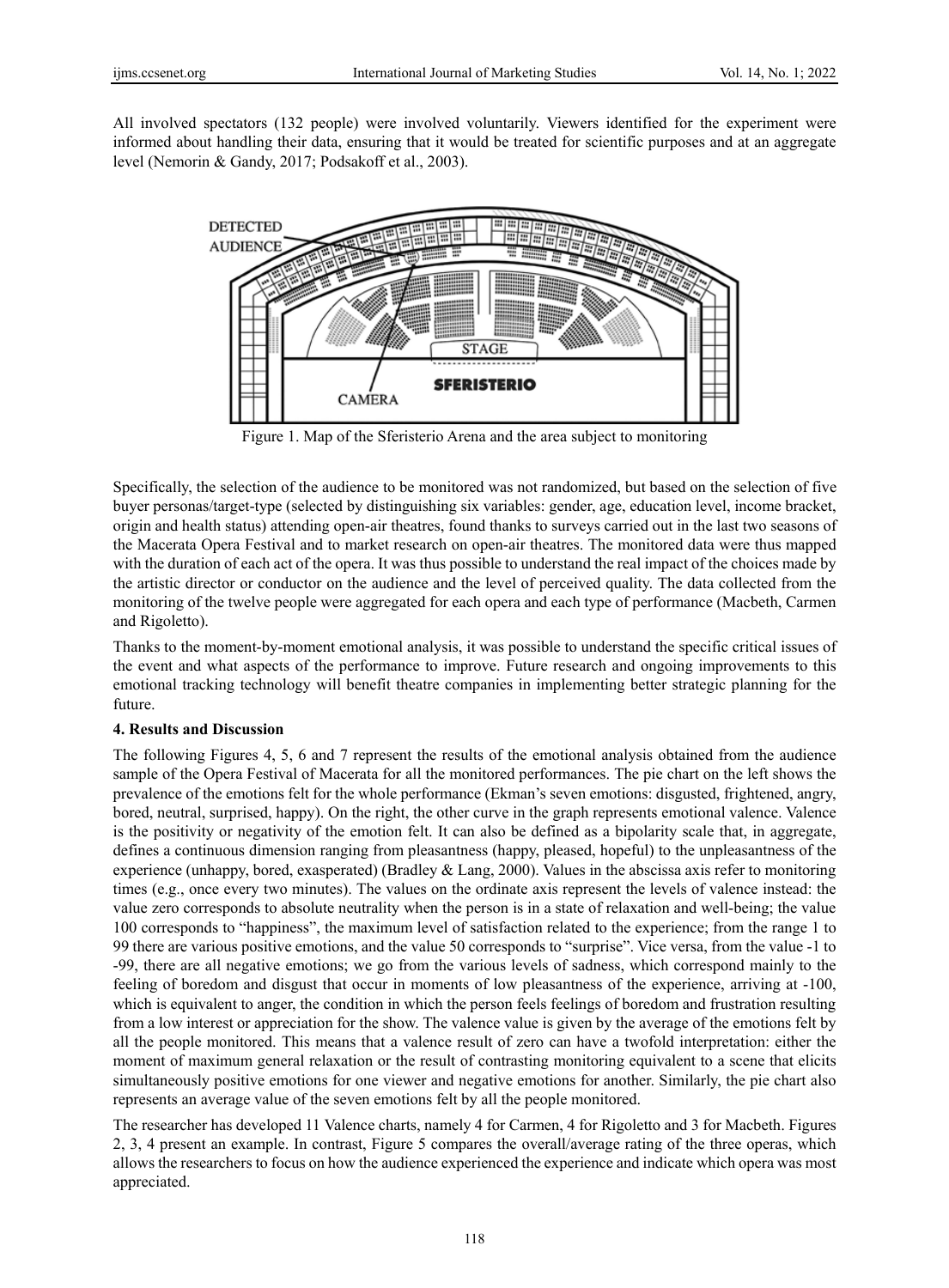





Figure 3. Emotion pie chart and valence diagram for the "Macbeth" show



Figure 4. Pie chart of emotions and valence diagram for the show "Rigoletto"



Figure 5. General analysis of the comparative experience for the three different shows: Carmen, Macbeth, Rigoletto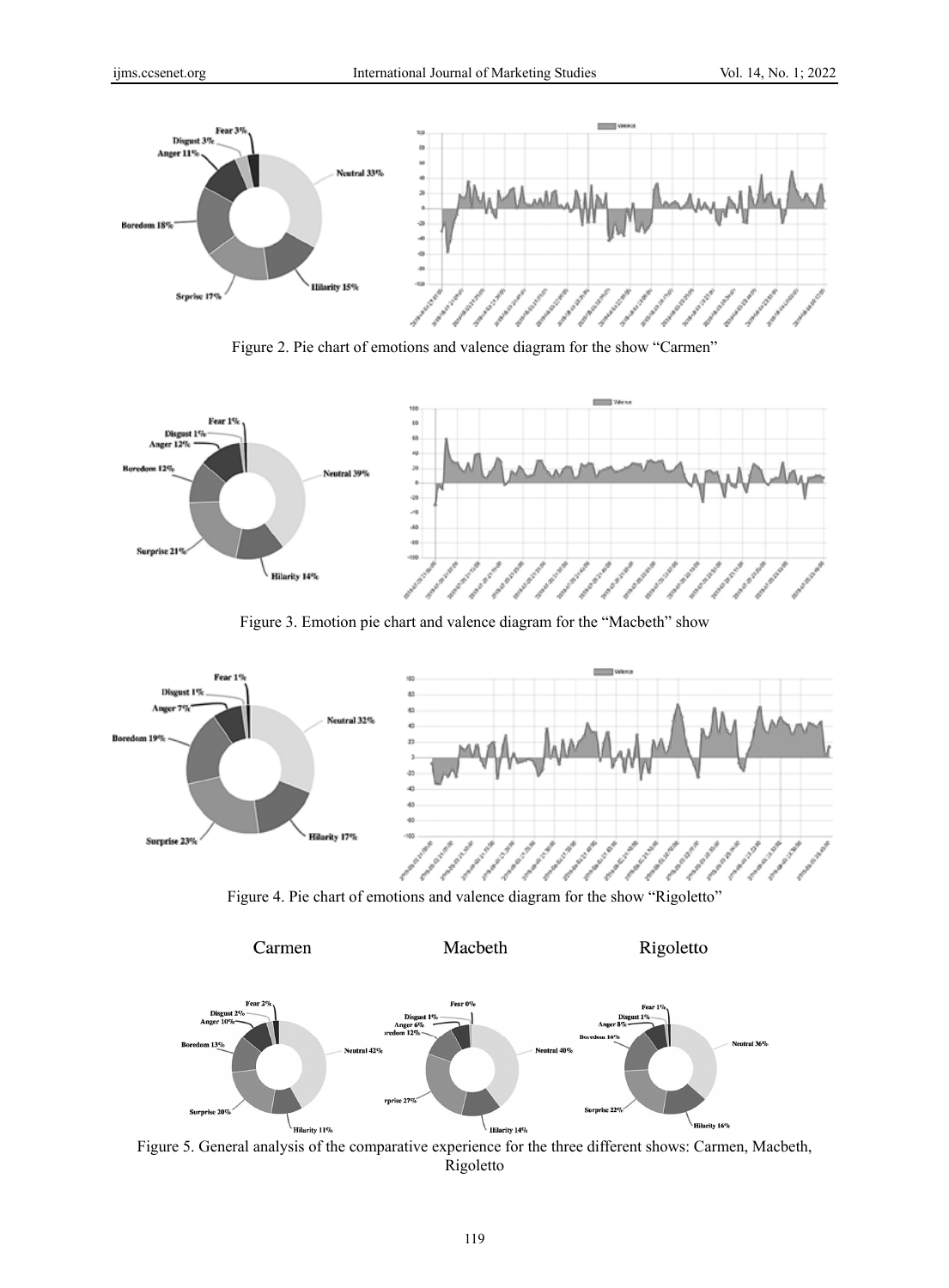Comparing all the above graphs, the opera that achieved the highest valence value was Rigoletto, a fact also confirmed by the pie chart showing the lowest percentage value of the "neutral" emotional state (32% vs 39% of Macbeth vs 33% of Carmen). It is interesting to note that Carmen was the performance that registered a greater variation of emotions. Moreover, this is true due to the fact that Carmen is a kind of Opera covering wide range of emotions from Comedy to Tragedy as well. In this case, the actors and orchestra maintained a constant level of audience involvement in Act I, Act II, and Act IV. In the third act, however, the moderating variable (i.e., the unexpected rain in Macerata, as an uncontrollable due its nature) played a decisive role in negatively influencing the emotional curve. Ineed, the weather had not predicted rain, so the event was held regularly at the Arena, a completely open-air venue. The empirical analysis of the performance "Carmen" with reference to the proposed conceptual framework reveals that, for the same emotional values experienced in the first, second and fourth acts of Carmen, an entry of the predicted moderation variable (uncontrollable) in the third act resulted in an oscillation of the dependent variable DV (experienced emotions). Therefore, the researchers deduced that the "uncontrollables" factor, such as rain, had a stronger correlation than the "Atmosphere" factor. Indeed, other studies concerning telephone surveys on life satisfaction have confirmed the influence of weather conditions on the subject's mood: on rainy days the called subject expressed low life satisfaction (Realo et al., 2011, Sun et al., 2019), while on sunny days he was definitely in a good mood. In the absence of the mediating variable (W) instead, the moderating variable (M) is able to influence the emotional curve (DV) on a highly significant level. In fact, it was found that there are other factors capable of influencing the emotional experience, in particular: the main scenes, such as a twist, a moving romantic scene, the moment of the murder, the scenic elements that change in the various performances or in general, in correlation with the realization of the work. Another emotional tendency detected by the researchers is a higher level of valence in sung rather than spoken parts: from this, we can deduce the fundamental influence of the orchestra on the level of audience involvement.

Thus, we confirm our prediction regarding how tourism experience atmosphere positively influence consumers' positive emotions and their overall experience satisfaction. However, this effect influence may be positively or negatively amplified due to the effect of "uncontrollable" variables.



# Figure 6. The emerging relationships

## **5. Conclusions**

In this paper, the role of consumers' emotions and their impact on *CX* evaluation and satisfaction was investigated, shedding light on the role of atmosphere that can activate different sensory perceptions (Mazaheri et al., 2014; Slåtten et al., 2009) and uncontrollable variables (Vojtko et al., 2020) in influencing such satisfaction. To this end, the level of emotions of the participants involved was measured using a camera-based emotion recognition system during a cultural tourism event, using the Macerata Opera Festival as the research setting. A convergence of opinions had emerged from the literature on the importance of understanding emotions in tourism marketing, as research has shown that affective reactions, including moods and emotions, guide human judgment and cognitive processing. Indeed, the results showed that the content of the tourist experience positively influences consumer satisfaction with the lived *CX through the* role of the components of which it is composed, such as atmospheric elements capable of enriching it in terms of visual (setting, scenery), audio (music, sounds), olfactory (smells) and tactile stimuli; however, the presence of uncontrollable elements such as intervening weather variations or sudden adverse events negatively influences final satisfaction regarding the lived experience.

The evaluation of the consumer experience is becoming very important also in tourism and culture, and understanding the elements that make up the tourism offer becomes extremely focal in these contexts. Monitoring people's emotions and their impulsive reactions become an excellent opportunity that tourism marketers must manage.

The findings contribute to the literature and managerial practices in multiple ways. With these findings, we contribute to tourism marketing research by confirming the role of affective reactions in influencing satisfaction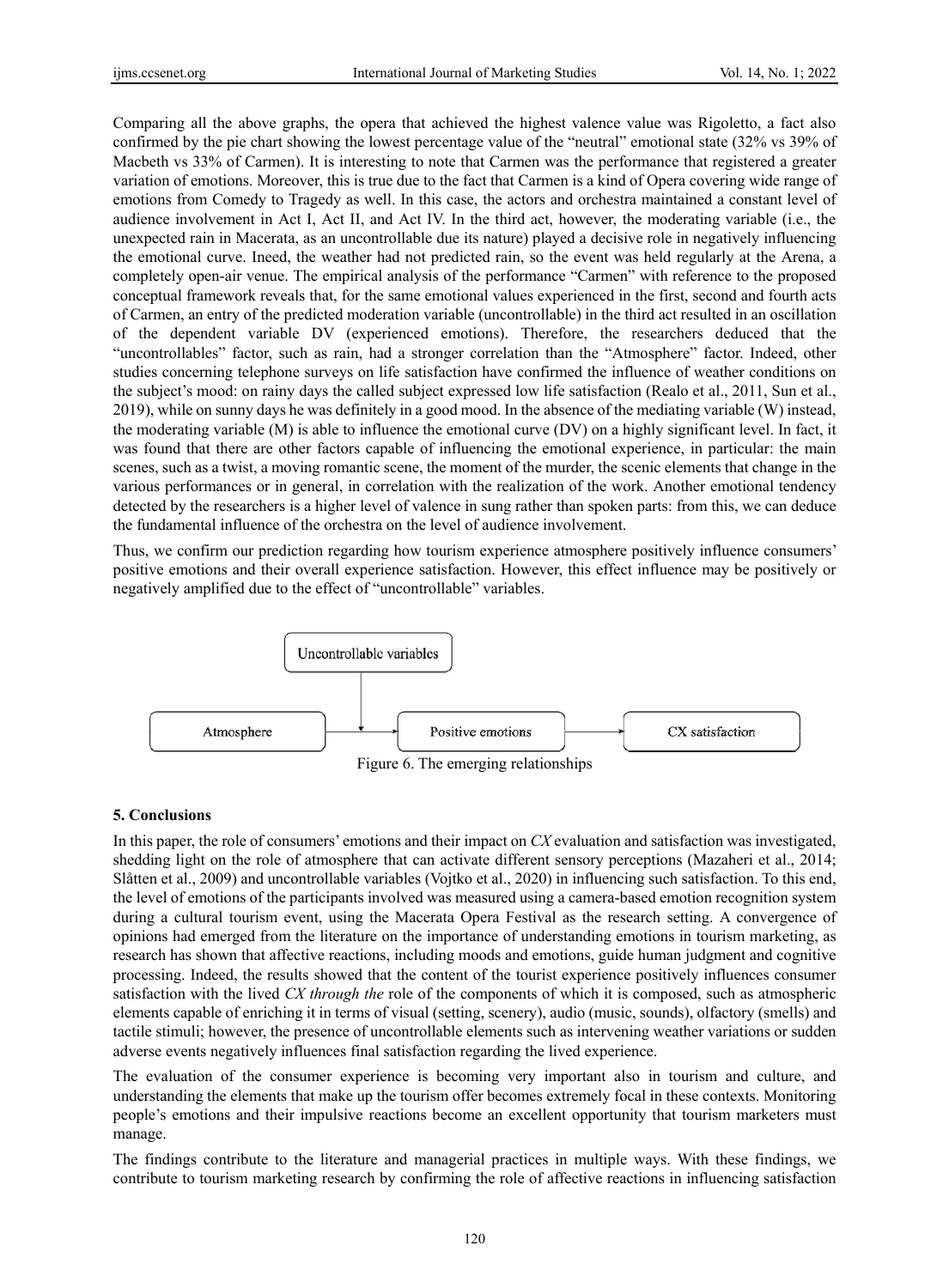with the tourism experience and, more relevantly, to understanding the relevance of elements related to the atmosphere of the experience (setting, sounds, colours) in positively influencing consumer *CX* satisfaction. Moreover, we contribute to this line of research by confirming recent insights about the role of uncontrollable variables in influencing the consumer experience, highlighting the challenge for marketers and managers to mitigate the influence of such variables' influence to maintain the degree of consumer satisfaction.

Finally, we contribute to the strand of research in terms of the methodology of analysing consumer emotions and neuromarketing, testing and proposing an innovative tool non-invasive able to shed light on the variables that influence consumers' emotions through facial analysis. The tool serves a dual function: it aims to capture everything inaccessible with invasive tools, such as unconscious emotions and all those events or environmental impulses that alter the emotional curve / a sudden change in an emotional state. Moreover, the advantage of providing precise indications of every emotion related to each moment of the performance allows in-depth and predictive analyses for the improvement of the spectator's CX.

This study demonstrates that psychological theories need to be incorporated into research on CX management and evaluation in cultural tourism. The literature has no convincing contribution on this topic, so the present work offers new insights into a still unexplored field. Moreover, such findings allowed us to detect the deepest emotions of the spectators and their intensity and, at the same time, highlight the importance of these results for the design of future strategies to maximise the usable experience by tourism or cultural companies. From a managerial perspective, our findings suggest to marketers and managers which aspects of intervening to strengthen and enrich the tourist experience proposed to consumers and the relevance of weather factors in enriching the *value proposition*. Marketing efforts should be directed in the communication aspects and the careful design of the spaces and the scenic content of the place where the tourist performance occurs.

Moreover, findings also suggest a renewed attention to uncontrollable factors that should be included in the analysis and design of tourism experiences in order to possibly take advantage of them rather than negatively affect consumer satisfaction: further studies could investigate how such "uncontrollable" variables can positively contribute to enriching the tourism experience and influence the positive affective emotions of consumers. Finally, marketers and managers could take advantage of study scenarios such as those outlined above by introducing real-time analysis of consumer emotions within their structures to monitor their moods continuously and simultaneously reprogramming their experiences to ensure that *CX can do so* satisfaction maximized in every case. Such tools, when integrated within the *CX*—and even more so when they are non-invasive and not perceived by consumers - could positively contribute to the construction of tourism experiences since they are solid from the point of view of the reliability of our findings, and able to monitor consumers and calibrate the experience in real-time based on the emotions and findings collected and analyzed, in order to strengthened the experience throughout its fruition process.

This study is not without limitations: first of all, the survey of an exploratory nature was conducted purely with a neuromarketing tool, which is reliable in terms of the goodness of analysis and non-invasiveness: however, although the tool was chosen to obviate the traditional qualitative techniques for the reasons set out in the Methodology section, data could be strengthened with quantitative research methodologies based on psychometric techniques to support the study further. Furthermore, the sample, although representative—given the study's exploratory nature—could be enlarged to facilitate replicability and scalability of the results, thus by testing the conceptual model exposed in the Figure 6.

Further studies could instead investigate the positive role of "uncontrollables" to take advantage of incumbencies such as those represented by said exogenous variables (e.g., as for weather conditions) to redesign the *CX to* ensure high-performance levels. Moreover, the model could be enriched by introducing either the study of sociodemographic variables able to affect experience satisfaction such as the age or gender of participants (Ma et al., 2018), or by focusing on promising and emerging consumer categories within tourism, such as elderly consumers (Guido et al., 2020; Le Serre & Chevalier, 2012), or Generation Z (Amatulli et al., 2021; Yanitsky et al., 2019). That is, more consumer-related variables could be considered, such as those related to *status-seeking*, in an attempt to show other individuals the belonging to a specific social group or the desire to be recognised in a certain way by the consumption of a specific lived experience or the consumption of the same (Phillips & Back, 2011), or even more relevantly the *psychological flow*, as a condition of transport and totalising involvement and complete "immersion" during tourist experiences able to abstract the consumer from reality and involve him to the maximum (Amatulli et al, 2021), which is increasingly fundamental in tourism research, as it can increase consumer satisfaction and positive word of mouth concerning the lived tourist experience.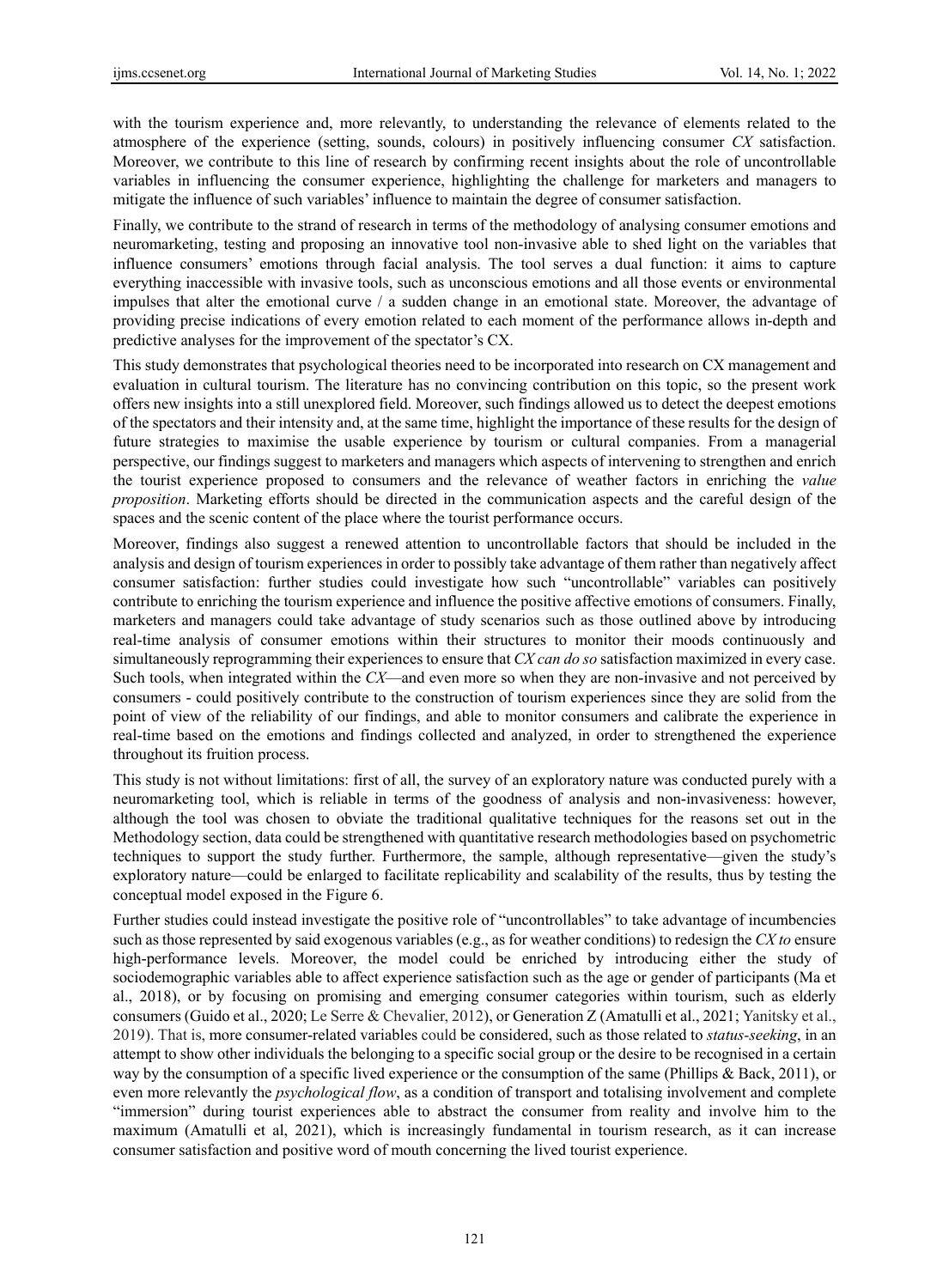#### **References**

- Adhikari, A., & Bhattacharya, S. (2015). Appraisal of literature on customer experience in tourism sector: Review and framework. *Current Issues in Tourism*, *19*(4), 1−26. https://doi.org/10.1080/13683500.2015.1082538
- Amatulli, C., Peluso, A. M., Sestino, A., & Guido, G. (2021). *New consumption orientations in the COVID-19 era: Preliminary findings from a qualitative investigation* (pp. 1–8). In Proceedings of the Marketing Trend Conference.
- Amatulli, C., Peluso, A. M., Sestino, A., Petruzzellis, L., & Guido, G. (2021). The role of psychological flow in adventure tourism: sociodemographic antecedents and consequences on word-of-mouth and life satisfaction. *Journal of Sport & Tourism*, 1−17. https://doi.org/10.1080/14775085.2021.1994448
- Barsky, J., & Nash, L. (2002). Evoking emotion: Affective keys to hotel loyalty. *Cornell Hotel and Restaurant Administration Quarterly*, *43*(1), 39−46. https://doi.org/10.1016/S0010-8804(02)80007-6
- Belk, R. W., Fischer, E., & Kozinets, R. V. (2013). *Qualitative Consumer and Marketing Research*. Thousand Oaks, CA: Sage.
- Bourne, J. R., & Russo, N. F. (1998). *Psychology: Behavior in context*. American Psychological Association. W W Norton & Co.
- Brandley, M., & Lang, P. J. (2000). Measuring emotion: Behavior, feeling, and psychology. In R. D. Lane & L. Nadel (Eds.), *Cognitive neuroscience of emotion* (pp. 242−276). Oxford University Press.
- Bujisic, M., Bogicevic, V., Parsa, H. G., Jovanovic, V., & Sukhu, A. (2019). It's raining complaints! How weather factors drive consumer comments and word-of-mouth. *Journal of Hospitality & Tourism Research*, *43*(5), 656−681. https://doi.org/10.1177/1096348019835600
- Carbone, L. P., & Haeckel, S. H. (1994). Engineering customer experience. *Marketing Management*, *3*(3).
- Cohen, S., & Cohen, E. (2019). New Directions in the sociology of tourism. *Current Issues in Tourism*, *22*(2), 153−172. https://doi.org/10.1080/13683500.2017.1347151
- Csikszentmihalyi, M. (1990). *Flow: The Psychology of Optimal Experience*. Publisher: Harper & Row.
- Desmet, P. (2003). Measuring emotion: development and application of an instrument to measure emotional responses to products. In M. A. Blythe, A. F. Monk, K. Overbeeke & P. C. Wright (Eds.), *Funology: from usability to enjoyment* (pp. 111−123) Dordrecht: Kluwer Academic Publishers. https://doi.org/10.1007/1-4020-2967-5\_12
- Donovan, R. J., & Rossiter, J. R. (1982). Store atmosphere. An environmental psychology approach. *Journal of Retailing*, *58*(1), 34−57.
- Ekman, P., & Friesen, W. V. (1975). *Unmasking the face: A guide to recognizing emotions from facial clues*. Prentice-Hall.
- Generosi, A., Ceccacci, S., Faggiano, S., Giraldi, L., & Mengoni, M. (2020). A toolkit for the automatic analysis of human behavior in HCI applications in the wild. *Advances in Science, Technology and Engineering Systems*, *5*(6), 185−192. https://doi.org/10.25046/aj050622
- Gilmore, J. H., & Pine, J. (2002). Differentiating hospitality operations via experiences why selling services is not enough. *The Cornell Hotel and Restaurant Administration Quarterly*, *43*(3), 87−96. https://doi.org/10.1016/S0010-8804(02)80022-2
- Guido, G., Mileti, A. N., & Prete, I. M. (2013). Brand emotional credibility: Effects of mixed emotions about branded products with varying credibility. *Psychological Reports*, *113*(2), 404−419. https://doi.org/10.2466/31.07.PR0.113x22z7
- Heide, M., & GrØnhaug, K. (2006). Atmosphere: Conceptual issues and implications for hospitality management. *Scandinavian Journal of Hospitality and Tourism*, *6*(4), 271−286. https://doi.org/10.1080/15022250600979515
- Homburg, C., & Giering, A. (2001). Personal characteristics as moderators of the relationship between customer satisfaction and loyalty-an empirical analysis. *Psychology & Marketing*, *18*(1), 43−66. https://doi.org/10.1002/1520-6793(200101)18:1<43::AID-MAR3>3.0.CO;2-I
- Hosany, S., Martin, D., & Woodside, A. G. (2020). Emotions in tourism: theoretical design, measurements, analytics, and interpretations. *Journal of Travel Research*, *60*(7).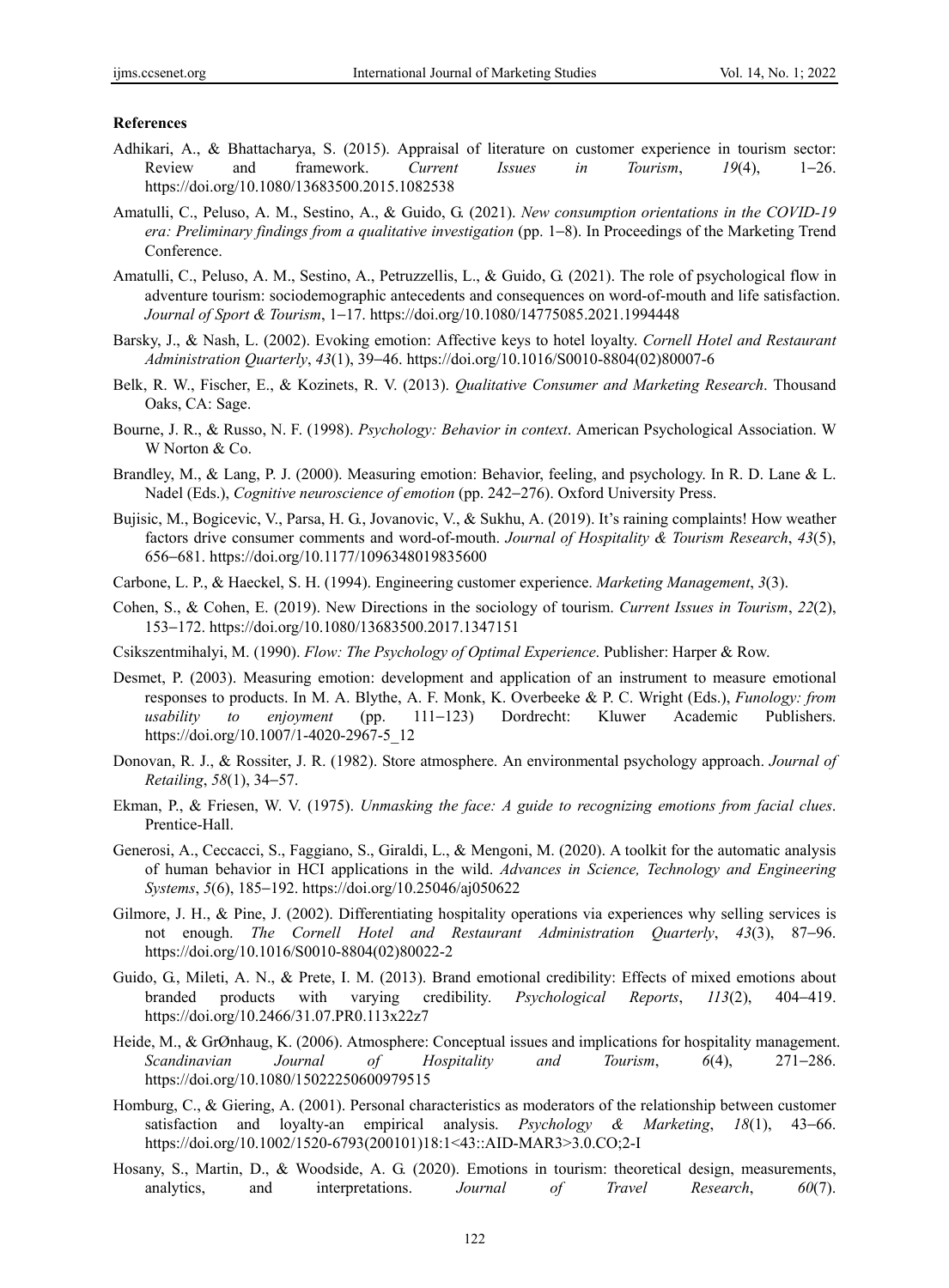https://doi.org/10.1177/0047287520937079

- Jennings, E. (2012). Organizational Culture and Effects of Performance Measurement. *Public Administration Review*, *72*(1). https://doi.org/10.1111/j.1540-6210.2012.02636.x
- Kim, J., & Fesenmaier, D. R. (2014). Measuring emotions in real time: implications for tourism experience design. *Journal of Travel Research*, *54*(4). https://doi.org/10.1177/0047287514550100
- Kim, S. (2012a). Audience involvement and film tourism experiences: Emotional places, emotional experiences. *Tourism Management*, *33*(2), 387−396. https://doi.org/10.1016/j.tourman.2011.04.008
- Kim, S. (2012b). A cross-cultural study of on-site film-tourism experiences among Chinese, Japanese, Taiwanese and Thai visitors to the Daejanggeum Theme Park, South Korea. *Current Issues in Tourism*, *15*(8), 759−776. https://doi.org/10.1080/13683500.2011.640394
- Kozak, M. (2001) Comparative assessment of tourist satisfaction with destinations across two nationalities. *Tourism Management*, *22*(4), 391−401. https://doi.org/10.1016/S0261-5177(00)00064-9
- Le Serre, D., & Chevalier, C. (2012). Marketing travel services to senior consumers. *Journal of Consumer Marketing*, *29*(4). https://doi.org/10.1108/07363761211237335
- Lehto, X. Y., O'Leary, J., & Morrison, M. A. (2004). The effect of prior experience on vacation behavior. *Annals of Tourism Research*, *31*(4), 801−818. https://doi.org/10.1016/j.annals.2004.02.006
- Liljander, V., & Bergenwall, M. (2002). *Consumption based emotional responses related to satisfaction*. Occasional paper, Department of Marketing, Swedish School of Economics and Business Administration, Helsinki.
- Lively, K. J., & Heise, D. R. (2014). Emotions in affect control theory. *Handbook of the Sociology of Emotions*, *3*, 51−75. https://doi.org/10.1007/978-94-017-9130-4\_4
- Lugli, G. (2010). *Emotions tracking: how we respond to marketing stimuli*. Maggioli Editori, Apogeo Education.
- Ma, A. T., Chow, A. S., Cheung, L. T., Lee, K. M., & Liu, S. (2018). Impacts of tourists' sociodemographic characteristics on travel motivation and satisfaction: The case of protected areas in South China. *Sustainability*, *10*(10), 3388. https://doi.org/10.3390/su10103388
- Martin, D. S., & O'Neill, A. M. (2003). The role of emotion in explaining consumer satisfaction and future behavioural intention. *Journal of Services Marketing*, *22*(3), 224−236. https://doi.org/10.1108/08876040810871183
- Mazaheri, E., Richard, M. O., Laroche, M., & Ueltschy, L. C. (2014). The influence of culture, emotions, intangibility, and atmospheric cues on online behavior. *Journal of Business Research*, *67*(3), 253−259. https://doi.org/10.1016/j.jbusres.2013.05.011
- Mehrabian, A., & Russell, J. A. (1974). *An Approach to Environmental Psychology*. Massachusetts Institute of Technology: Cambridge.
- Milliman, R. E. (1986). The influence of background music on the behaviour of restaurant patrons. *Journal of Consumer Research*, *13*(September), 286−289. https://doi.org/10.1086/209068
- Nemorin, S., & Gandy Jr, O. H. (2017). Exploring neuromarketing and its reliance on remote sensing: Social and ethical concerns. *International Journal of Communication*, *11*, 21.
- Oakes, S. (2000). The influence of the Musicscape within service environments. *Journal of Services Marketing*, *14*(7), 539−556. https://doi.org/10.1108/08876040010352673
- Oliver, R. L. (1997). *Satisfaction: A behavioural perspective on the consumer*. Singapore: McGraw-Hill Companies.
- Oliver, R. L. (2000). Customer satisfaction with service. In *Handbook of services marketing and management* (pp. 247−254). https://doi.org/10.4135/9781452231327.n17
- Otto, J. E., & Ritchie, B. (1996). The service experience in tourism. *Tourism Management*, *17*(3), 165−174. https://doi.org/10.1016/0261-5177(96)00003-9
- Phillips, W. J., & Back, K. J. (2011). Conspicuous consumption applied to tourism destination. *Journal of Travel & Tourism Marketing*, *28*(6), 583−597. https://doi.org/10.1080/10548408.2011.603630
- Pine, B. J., & Gilmore, J. H. (1999). *The Experience Economy*. Publisher: Harvard Business School Press, Boston, MA.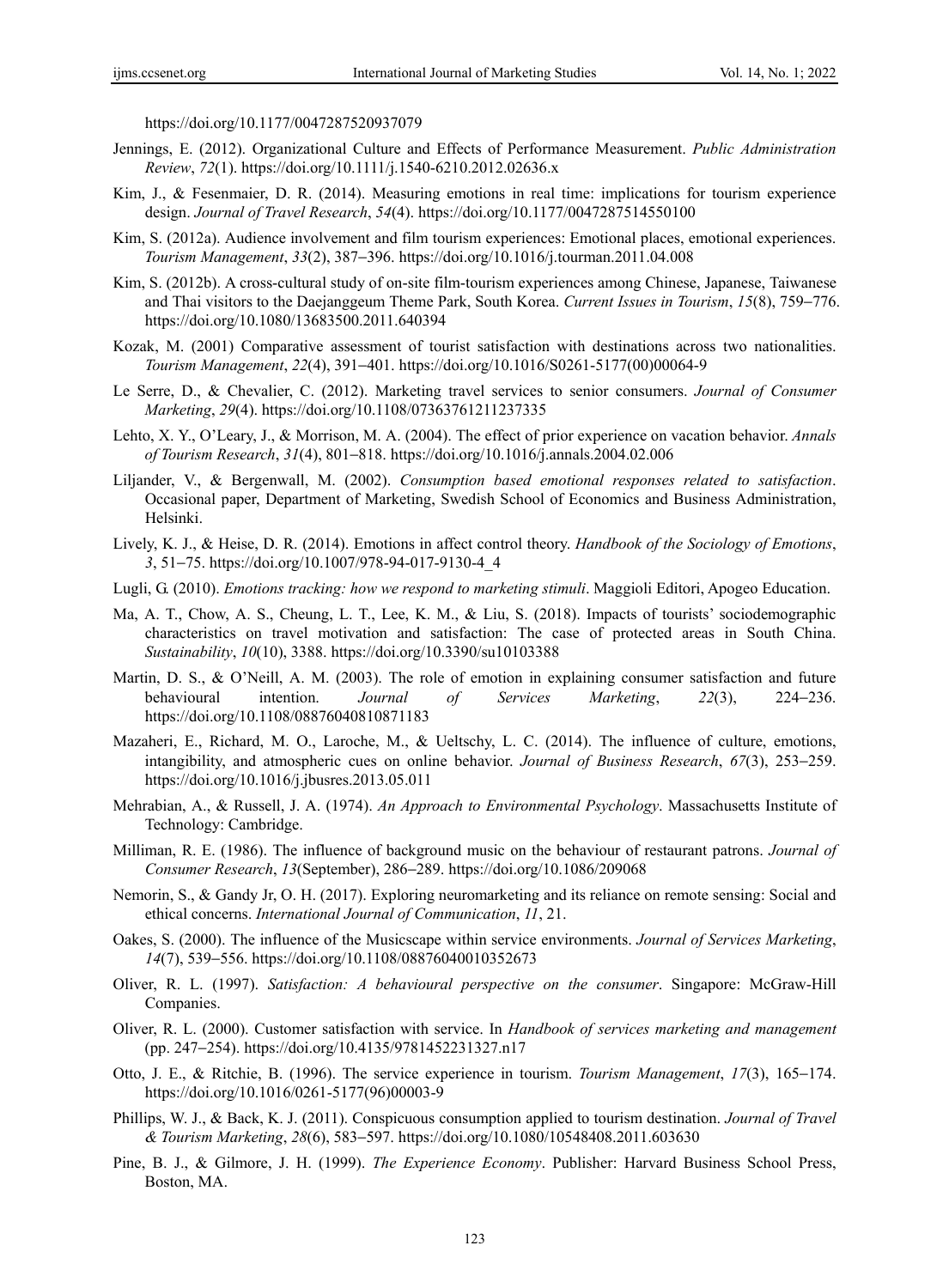- Pino, G., Peluso, A. M., Del Vecchio, P., Ndou, V., Passiante, G., & Guido, G. (2019). A methodological framework to assess social media strategies of event and destination management organizations. *Journal of Hospitality Marketing & Management*, *28*(2), 189−216. https://doi.org/10.1080/19368623.2018.1516590
- Pizam, A. (2010). Creating memorable experiences. *International Journal of Hospitality Management*, *29*(3), 343. https://doi.org/10.1016/j.ijhm.2010.04.003
- Podsakoff, P. M., MacKenzie, S. B., Lee, J. Y., & Podsakoff, N. P. (2003). Common method biases in behavioral research: A critical review of the literature and recommended remedies. *Journal of Applied Psychology*, *88*(5), 879. https://doi.org/10.1037/0021-9010.88.5.879
- Prayag, G., Hosany, S., Muskat, B., & Del Chiappa, G. (2017) Understanding the relationships between tourists emotional experiences, perceived overall image, satisfaction, and intention to recommend. *Journal of Travel Research*, *56*(1). https://doi.org/10.1177/0047287515620567
- Prebensen, N. K., Woo, E., & Uysal, M. S. (2014). Experience value: Antecedents and consequences. *Current Issues in Tourism*, *17*(10), 910−928. https://doi.org/10.1080/13683500.2013.770451
- Price, L. L., Arnould, E. J., & Deibler, S. L. (1995). Consumer' emotional responses to service encounters. *International Journal of Service Industry Management*, *6*(3), 34−63. https://doi.org/10.1108/09564239510091330
- Realo, A., Koots, L., & Allik, J. (2011). The influence of the weather on affective experience. *Journal of Individual Differences*, *32*(2). https://doi.org/10.1027/1614-0001/a000037
- Reisinger, Y., & Turner, L. (2002). The Determination of Shopping Satisfaction of Japanese Tourists Visiting Hawaii and the Gold Coast Compared. *Journal of Travel Research*, *41*(2), 167−176. https://doi.org/10.1177/004728702237417
- Richins, L. M. (1997). Measuring emotions in the consumption experience. *Journal of Consumer Research*, *24*(2), 127−146. https://doi.org/10.1086/209499
- Sestino, A., Pino, G., & Guido, G. (2021). The effect of fervid attachment to religious rites on tourism: evidence from the Holy Week in Southern Italy. *Journal of Cultural Heritage Management and Sustainable Development*. https://doi.org/10.1108/JCHMSD-01-2021-0010
- Šimić, M. L., & Pap, A. (2019). Theatre Marketing-Analysis of Customers' Satisfaction. *Marketing & Menedzsment*, *53*(4), 39−51. https://doi.org/10.15170/MM.2019.53.04.04
- Šimić, M. L., Štimac, H., & Mikrut, M. (2018). Theatre marketing: young audience perceptions and behaviour. *Cultural Management*, *11*. https://doi.org/10.30819/cmse.2-1.02
- Slåtten, T., Krogh, C., & Connolley, S. (2011). Making it memorable: customer experiences in winter amusement parks. *International Journal of Culture, Tourism and Hospitality Research*, *5*(1), 80−91. https://doi.org/10.1108/17506181111111780
- Slåtten, T., Mehmetoglu, M., Svensson, G., & Sværi, S. (2009). Atmospheric experiences that emotionally touch customers: a case study from a winter park. *Managing Service Quality: An International Journal*, *19*(6), 721−746. https://doi.org/10.1108/09604520911005099
- Sun, X., Yang, W., Sun, T., & Wang, Y. P. (2019). Negative emotion under haze: an investigation based on the microblog and weather records of Tianjin, China. *International Journal Res. Public Health*, *16*(1). https://doi.org/10.3390/ijerph16010086
- Tung, V. W. S., & Ritchie, J. R. B. (2011). Exploring the essence of memorable tourism experiences. *Annals of Tourism Research*, *38*(4), 1367−1386. https://doi.org/10.1016/j.annals.2011.03.009
- Ullén, F., de Manzano, O., Almeida, R., Magnusson, P. K. E., Pedersen, N. L., Nakamura, J., & Madison, G. (2012). Proneness for psychological flow in everyday life: Associations with personality and intelligence. *Personality and Individual Differences*, *52*(2). https://doi.org/10.1016/j.paid.2011.10.003
- UNWTO. (2021). *Tourist arrivals down 87% in January 2021 as UNTWO calls for stronger coordination to restart* tourism. Retrieved **from** Retrieved **from** https://www.unwto.org/news/tourist-arrivals-down-87-in-january-2021-as-unwto-calls-for-stronger-coordin ation-to-restart-tourism
- Vojtko, V., Štumpf, P., Rašovská, I., McGrath, R., & Ryglová, K. (2020). Removing Uncontrollable Factors in Benchmarking Tourism Destination Satisfaction. *Journal of Travel Research*, *61*(1), 136−149.